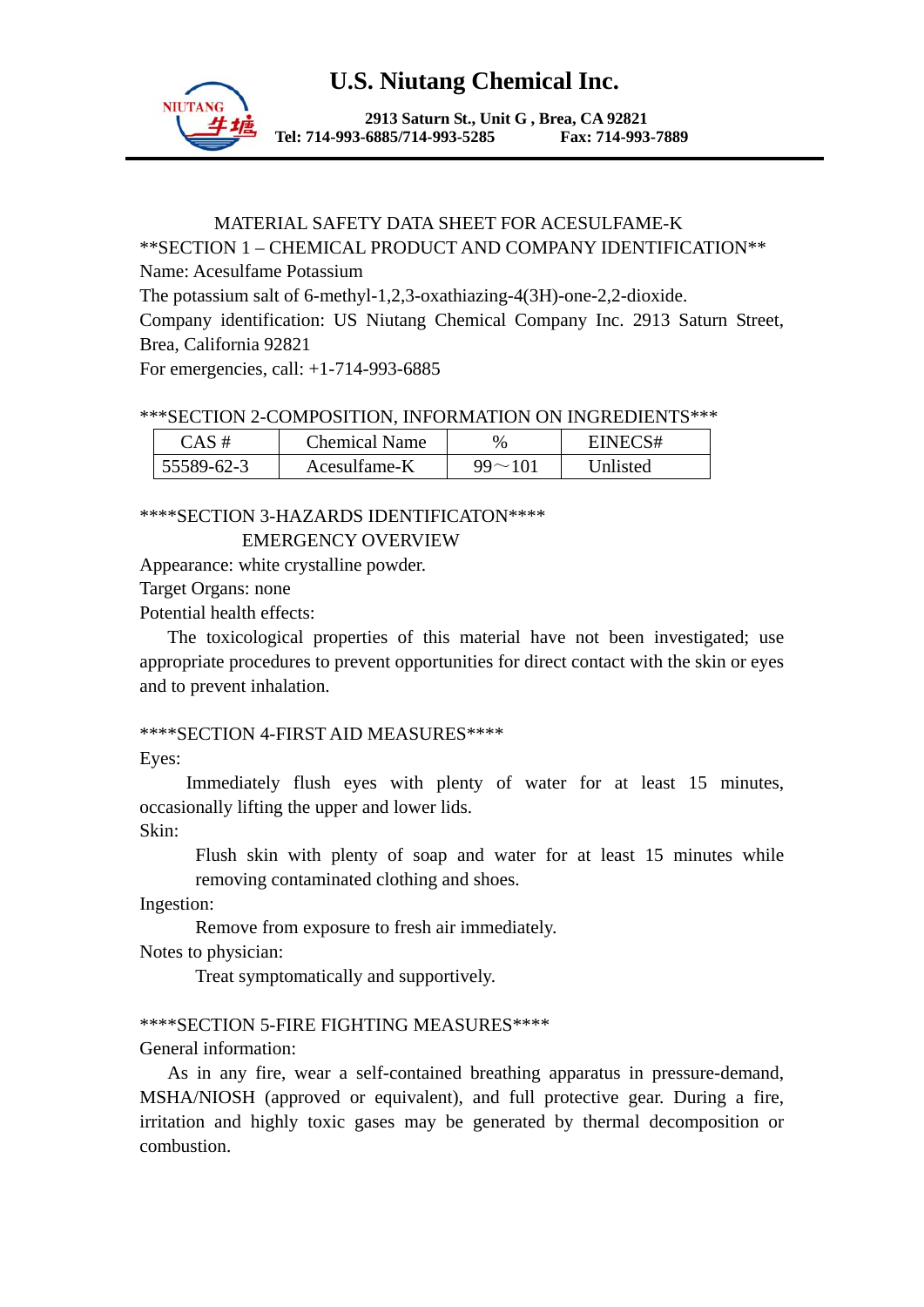

**2913 Saturn St., Unit G , Brea, CA 92821 Tel: 714-993-6885/714-993-5285 Fax: 714-993-7889** 

Chronic:

 Carcinogen city: Chronic administration to animal showed no carcinogenic effects.

Reproductive:

 Administration to animals did not result in adverse effects on reproduction or fecal development.

 Other: No significant toxic effects have demonstrated in various chronic and Sub-chronic tests.

Mutagenicity: Not considered mutagenic.

### \*\*\*\*SECTION 12-ECOLOGICAL INFORMATION\*\*\*\*

Ecotoxicity :

Not available

\*\*\*\*SECTION 13-DISPOSAL CONSIDERATIONS\*\*\*\*

Dispose of in a manner consistent with federal, state, and local regulations.

RCRA D-Series Maximum Concentration of Contaminants:

None listed

RCRA D-Series Chronic Toxicity Reference Levels: none listed

RCRA F-Series: none listed

RCRA P-Series: none listed

RCRA U-Series: none listed

Not listed as a material banned from land disposal according to RCRA.

\*\*\*\*SECTIION 14-TRANSPORT INFORMATION\*\*\*\*

US DOT

No information available

IMO

Not regulated as a hazardous material.

IATA

Not regulated as a hazardous material.

RID/ADR

Not regulated as a hazardous material.

CANADIAN TDC

No information available.

\*\*\*\*SECTION 15-DISCLAIMER\*\*\*\*

MSDS creation date: Sept 30, 2008

The information contained herein is based on data available to us and is believed to be correct, but the US Niutang Chemical Company Inc. assumes no responsibility for injury from the use of the product described herein.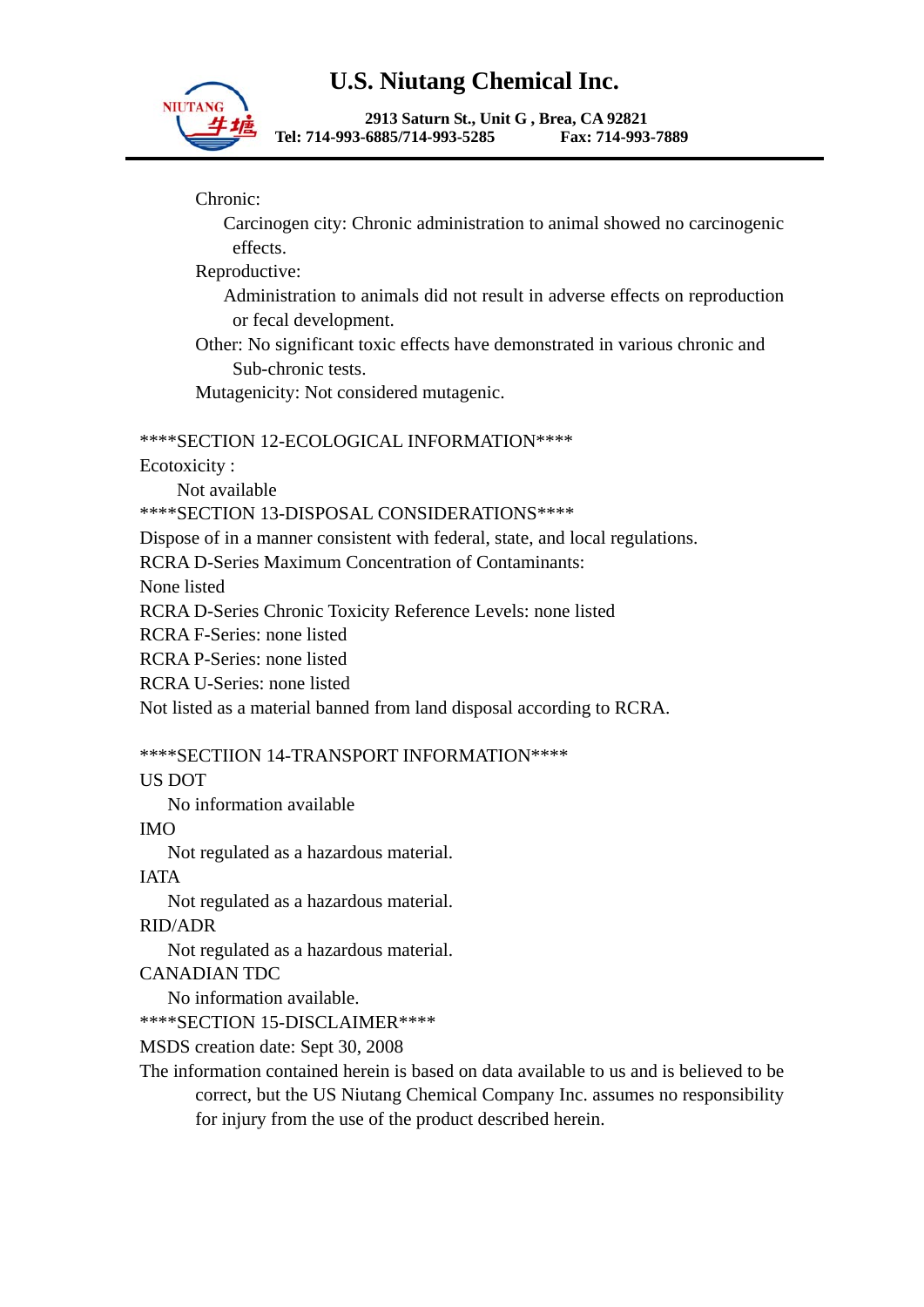

**2913 Saturn St., Unit G , Brea, CA 92821 Tel: 714-993-6885/714-993-5285 Fax: 714-993-7889** 

Respirators:

 Wear a NIOSH/MSHA or European Standard EN 149 approved full-face piece airline respirator in the positive pressure mode with emergency escape provisions.

\*\*\*\*SECTION 9-PHYSICAL AND CHEMICAL PROPERTIES\*\*\*\*

| Physical state: needle-like crystalline powder |                                  |  |
|------------------------------------------------|----------------------------------|--|
| Appearance:                                    | white                            |  |
| Odor:                                          | odorless                         |  |
| PH:                                            | $6.5-7.5$ , of a in 100 solution |  |
| Vapor Pressure:                                | not available                    |  |
| Vapor Density:                                 | not available                    |  |
| <b>Evaporation Rate:</b>                       | not available                    |  |
| Viscosity:                                     | not available                    |  |
| <b>Boiling Point:</b>                          | not available                    |  |
| Freezing/Melting Point:                        | $225 \deg C$                     |  |
| Decomposition Temperature:                     | $225 \deg C$                     |  |
| Solubility in Water:                           | $27$ gms/100ml @ 20 $°C$         |  |
| Specific Gravity/Density:                      | not available                    |  |
| Molecular Formula:                             | $C_4H_4HO_4KS$                   |  |
| Molecular Weight:                              | 201.24                           |  |
|                                                |                                  |  |

#### \*\*\*\*SECTION 10-STABILITY AND REACTIVITY\*\*\*\*

| <b>Chemical Stability:</b>                             |
|--------------------------------------------------------|
| Stable under normal temperatures and pressures.        |
| Conditions to avoid:                                   |
| Dusting of material.                                   |
| Incompatibilities with other material:                 |
| None identified                                        |
| <b>Hazardous Decomposition Products:</b>               |
| Carbon monoxide, Oxides of nitrogen, Oxides of sulfur. |
| Hazardous Polymerization:                              |
| Will not occur.                                        |

\*\*\*\*SECTION 11-TOXICOLOGICAL INFORMATION\*\*\*\* Acute Toxicity: Ingestion: oral-rat LD50=7430mg/kg. Not metabolized; Considered non-toxic Inhalation: No applicable information